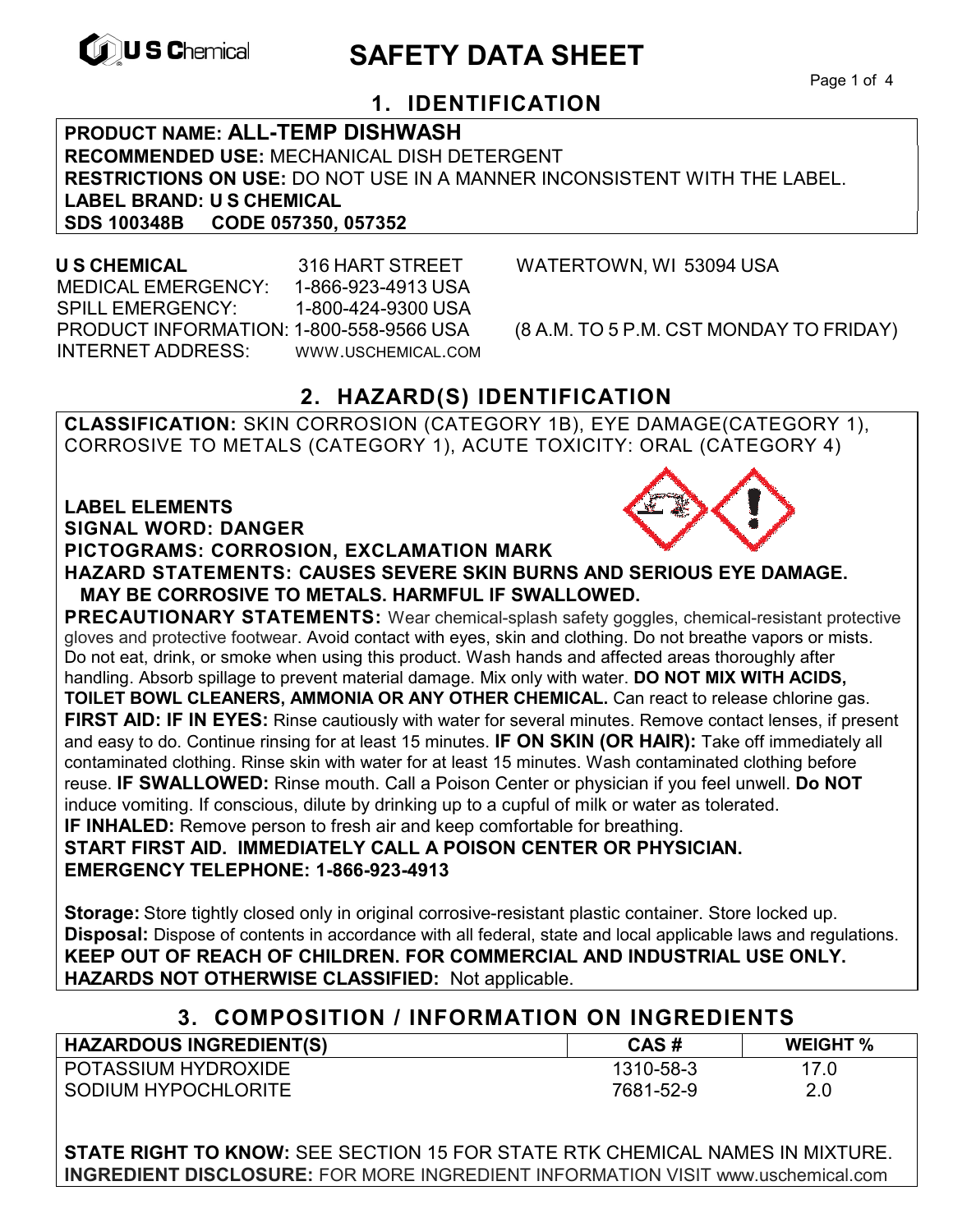### **4. FIRST-AID MEASURES** Page 2 of 4

**IF IN EYES:** RINSE CAUTIOUSLY WITH WATER FOR SEVERAL MINUTES. REMOVE CONTACT LENSES, IF PRESENT AND EASY TO DO. CONTINUE RINSING FOR AT LEAST 15 MINUTES. **IF ON SKIN (OR HAIR):** TAKE OFF IMMEDIATELY ALL CONTAMINATED CLOTHING. RINSE SKIN WITH WATER FOR AT LEAST 15 MINUTES. WASH CONTAMINATED CLOTHING BEFORE REUSE. **IF SWALLOWED:** RINSE MOUTH. CALL A POISON CENTER OR PHYSICIAN IF YOU FEEL UNWELL. **Do NOT** INDUCE VOMITING. IF CONSCIOUS, DILUTE BY DRINKING UP TO A CUPFUL OF MILK OR WATER AS TOLERATED.

**IF INHALED:** REMOVE PERSON TO FRESH AIR AND KEEP COMFORTABLE FOR BREATHING. **START FIRST AID. IMMEDIATELY CALL A POISON CENTER OR PHYSICIAN. EMERGENCY TELEPHONE: 1-866-923-4913**

**MOST IMPORTANT SYMPTOMS / EFFECTS:** CAUSES SEVERE SKIN BURNS AND SERIOUS EYE DAMAGE. MAY CAUSE BLINDNESS WITHOUT IMMEDIATE FIRST AID. HARMFUL IF SWALLOWED. CAUSES BURNS AND SERIOUS DAMAGE TO MOUTH, THROAT AND STOMACH. CORROSIVE TO ALL BODY TISSUES.

**MEDICAL CONDITIONS AGGRAVATED:** NONE KNOWN.

**NOTE TO PHYSICIAN:** CALL 1-866-923-4913 FOR EXPOSURE MANAGEMENT ASSISTANCE.

## **5. FIRE-FIGHTING MEASURES**

**CHEMICAL HAZARDS:** CORROSIVE. OXIDIZER. NON-FLAMMABLE. **COMBUSTION PRODUCT HAZARDS:** CHLORINE GAS AND OTHER FUMES. **METHODS:** SELECT EXTINGUISHER AND METHODS BASED ON FIRE SIZE AND TYPE. **EQUIPMENT:** WEAR SCBA AND FULL PROTECTIVE GEAR AS CONDITIONS WARRANT. **NFPA RATING:** HEALTH-3/FLAMMABILITY-0/ INSTABILITY-1/SPECIAL HAZARD-N.AP. **SUITABLE EXTINGUISHERS:** WATER, DRY CHEMICAL, CO2 OR FOAM SUITABLE FOR FIRE. **UNSUITABLE EXTINGUISHERS:** NO RESTRICTIONS BASED ON CHEMICAL HAZARDS.

## **6. ACCIDENTAL RELEASE MEASURES**

**PERSONAL PRECAUTIONS:** EVACUATE UNPROTECTED PERSONNEL FROM AREA. WEAR PERSONAL PROTECTION INCLUDING RUBBER BOOTS. SEE SECTION 8. VENTILATE AREA IF NEEDED. BE CAREFUL NOT TO SLIP. WASH THOROUGHLY AFTER CLEAN-UP. **ENVIRONMENTAL PRECAUTIONS:** PREVENT SPILL FROM ENTERING DRAIN, STORM SEWER OR SURFACE WATERWAY. PREVENT WATER AND SOIL CONTAMINATION. **CLEAN-UP METHODS:** SMALL SPILLS MAY BE WIPED UP AND RINSED WITH WATER. FOR LARGER SPILLS, DIKE TO CONTAIN. PUMP TO LABELED CONTAINER OR ABSORB SPILLAGE AND SCOOP UP WITH INERT ABSORBENT MATERIAL. AFTER SPILL COLLECTION, RINSE AREA WITH WATER AND FOLLOW WITH NORMAL CLEAN-UP PROCEDURES.

## **7. HANDLING AND STORAGE**

**HANDLING:** FOLLOW ALL LABEL DIRECTIONS. INSTRUCT PERSONNEL ABOUT PROPER USE, HAZARDS, PRECAUTIONS, AND FIRST AID MEASURES. AVOID INHALATION, INGESTION, AND CONTACT WITH SKIN, EYES AND CLOTHING. DO NOT TASTE OR SWALLOW. REMOVE AND WASH CONTAMINATED CLOTHING AND FOOTWEAR BEFORE REUSE. PRODUCT RESIDUE MAY REMAIN IN EMPTY CONTAINERS. HANDLE CAREFULLY TO AVOID DAMAGING CONTAINER.

**STORAGE:** STORE TIGHTLY CLOSED ONLY IN ORIGINAL CORROSIVE-RESISTANT PLASTIC CONTAINER. STORE LOCKED UP. STORE AT AMBIENT TEMPERATURES IN A DRY AREA OUT OF DIRECT SUNLIGHT. PROTECT FROM FREEZING. ROTATE STOCK REGULARLY. KEEP AWAY FROM FOOD AND DRINK. KEEP OUT OF REACH OF CHILDREN.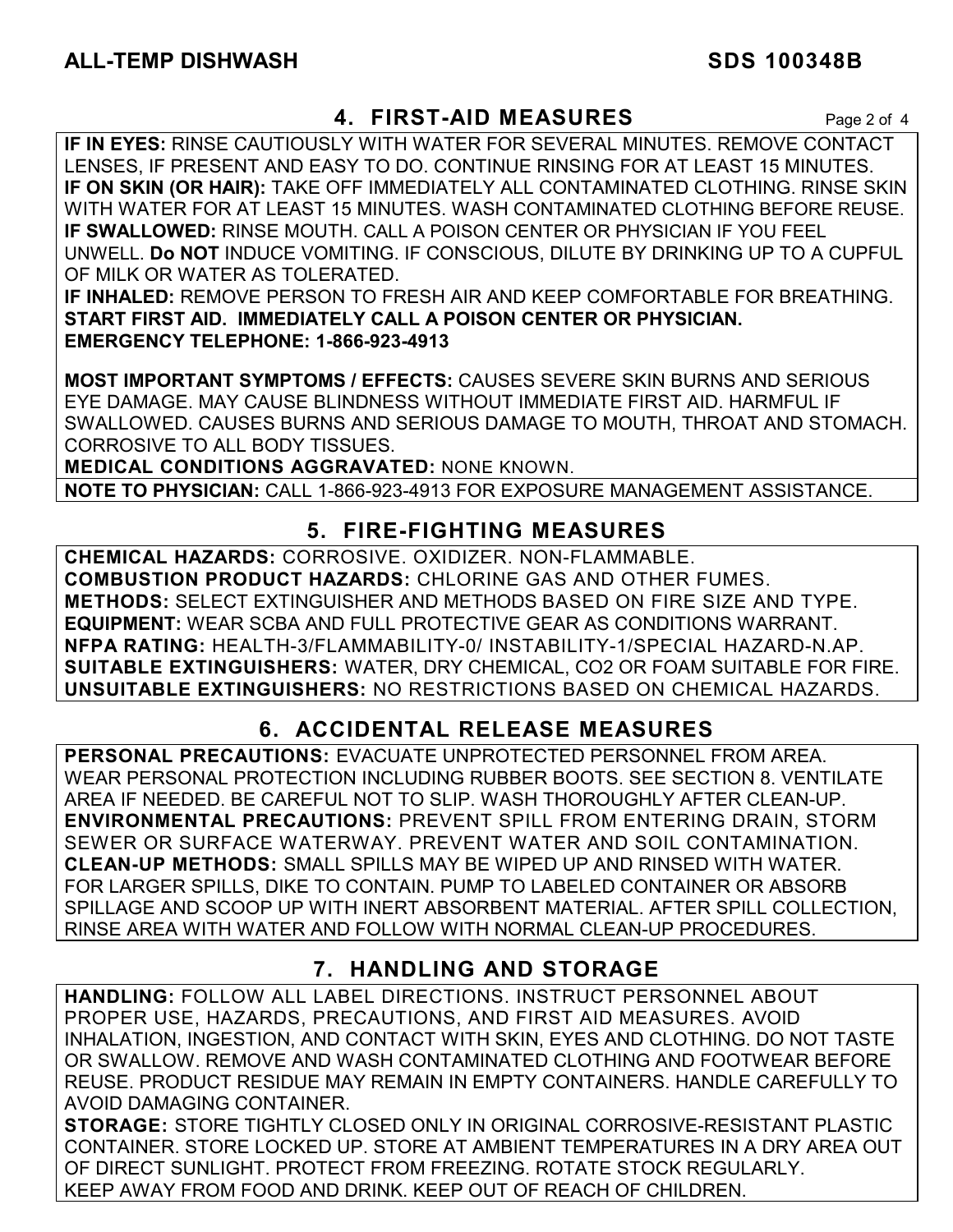### **ALL-TEMP DISHWASH SDS 100348B**

**8. EXPOSURE CONTROLS / PERSONAL PROTECTION** Page 3 of 4

**EXPOSURE LIMITS:** POTASSIUM HYDROXIDE = 2 MG/M3 CEILING LIMIT (ACGIH/OSHA) SODIUM HYPOCHLORITE = 0.5 PPM TWA AS CHLORINE, 1 PPM STEL AS CHLORINE (ACGIH), 1 PPM CEILING LIMIT AS CHLORINE (OSHA)

**ENGINEERING CONTROLS:** GENERAL ROOM VENTILATION IS TYPICALLY ADEQUATE.

### **PERSONAL PROTECTION**

**EYES:** CHEMICAL-SPLASH SAFETY GOGGLES.

**HANDS:** CHEMICAL-RESISTANT PROTECTIVE GLOVES (NITRILE, NEOPRENE OR RUBBER). **RESPIRATORY:** NIOSH/MSHA CERTIFIED RESPIRATOR IF EXPOSURE LIMITS ARE EXCEEDED. **FEET:** PROTECTIVE FOOTWEAR.

**BODY:** SUITABLE PROTECTIVE CLOTHING.

**HYGIENE MEASURES:** HANDLE IN ACCORDANCE WITH GOOD INDUSTRIAL HYGIENE AND SAFETY PRACTICE. TAKE OFF IMMEDIATELY ALL CONTAMINATED CLOTHING AND WASH IT BEFORE REUSE. WASH HANDS AND AFFECTED AREAS THOROUGHLY AFTER HANDLING. PROVIDE SUITABLE FACILITIES FOR QUICK DRENCHING OR FLUSHING OF THE EYES AND BODY IN CASE OF CONTACT OR SPLASH HAZARD.

### **9. PHYSICAL AND CHEMICAL PROPERTIES**

| APPEARANCE: LIGHT YELLOW LIQUID        | <b>AUTO-IGNITION TEMPERATURE: N.AV.</b>    |
|----------------------------------------|--------------------------------------------|
| <b>ODOR: CHLORINE</b>                  | <b>DECOMPOSITION TEMPERATURE: N.AV.</b>    |
| pH CONCENTRATE: ABOVE 13.0 (BASIC)     | <b>EXPLOSIVE LIMITS (LEL/UEL): NONE</b>    |
| pH READY-TO-USE: N.AP.                 | <b>EVAPORATION RATE: N.AV.</b>             |
| pH @ USE DILUTION: N.AV.               | FLAMMABILITY (SOLID, GAS): N.AP.           |
| <b>PHYSICAL STATE: LIQUID</b>          | <b>FLASH POINT: NONE</b>                   |
| <b>RELATIVE DENSITY (WATER): 1.204</b> | INITIAL BOILING POINT/RANGE: N.AV.         |
| <b>SOLUBILITY (WATER): COMPLETE</b>    | <b>MELTING POINT/FREEZING POINT: N.AV.</b> |
| VAPOR PRESSURE: N.AV.                  | <b>ODOR THRESHOLD: N.AV.</b>               |
| VAPOR DENSITY: N. AV.                  | PARTITION COEFF. (N-OCTANOL/WATER): N.AV   |
| <b>VISCOSITY: NON-VISCOUS</b>          | <b>OTHER: N.AV.</b>                        |

### **10. STABILITY AND REACTIVITY**

**REACTIVITY:** MIXING WITH INCOMPATIBLES CAN RELEASE HEAT + HAZARDOUS GASES. **CHEMICAL STABILITY:** STABLE.

**POSSIBILITY OF HAZARDOUS REACTIONS:** SEE REACTIVITY. WILL NOT POLYMERIZE. **CONDITIONS TO AVOID:** TEMPERATURES BELOW 35°F (1.6°C) OR ABOVE 120°F (49°C). **MATERIALS TO AVOID:** ACIDS, AMMONIA, METALS AND OTHER CHEMICALS. MIX ONLY WITH WATER.

**HAZARDOUS DECOMPOSITION PRODUCTS:** NONE UNDER NORMAL CONDITIONS.

## **11. TOXICOLOGICAL INFORMATION**

**ROUTES OF EXPOSURE:** EYES, SKIN, INGESTION, INHALATION. **INFORMATION ON ROUTES OF EXPOSURE:** NO LC50/LD50 TEST DATA ON MIXTURE. **ACUTE EFFECTS /SYMPTOMS**: CORROSIVE TO ALL BODY TISSUES.  **EYES:** CAUSES SERIOUS EYE DAMAGE. MAY CAUSE PAIN, REDNESS AND WATERING.  **SKIN:** CAUSES SEVERE SKIN BURNS. MAY CAUSE DELAYED PAIN, REDNESS AND BLISTERING. **INGESTION:** CAUSES BURNS AND SERIOUS DAMAGE TO MOUTH, THROAT AND STOMACH. **INHALATION:** MAY CAUSE CORROSIVE EFFECTS TO NOSE, THROAT, AND RESPIRATORY SYSTEM. **CHRONIC / OTHER EFFECTS:** NO REPORTABLE GERM CELL MUTAGENS, SKIN SENSITIZERS, RESPIRATORY SENSITIZERS, REPRODUCTIVE TOXINS OR ASPIRATION HAZARDS. **SPECIFIC TARGET ORGANS (SINGLE/REPEATED):** NONE KNOWN. **NUMERICAL MEASURES OF TOXICITY:** ATEmix (ORAL-RAT) = 1470 MG / KG **CARCINOGENS:** NO REPORTABLE ACGIH, IARC, NTP, OR OSHA CARCINOGENS.